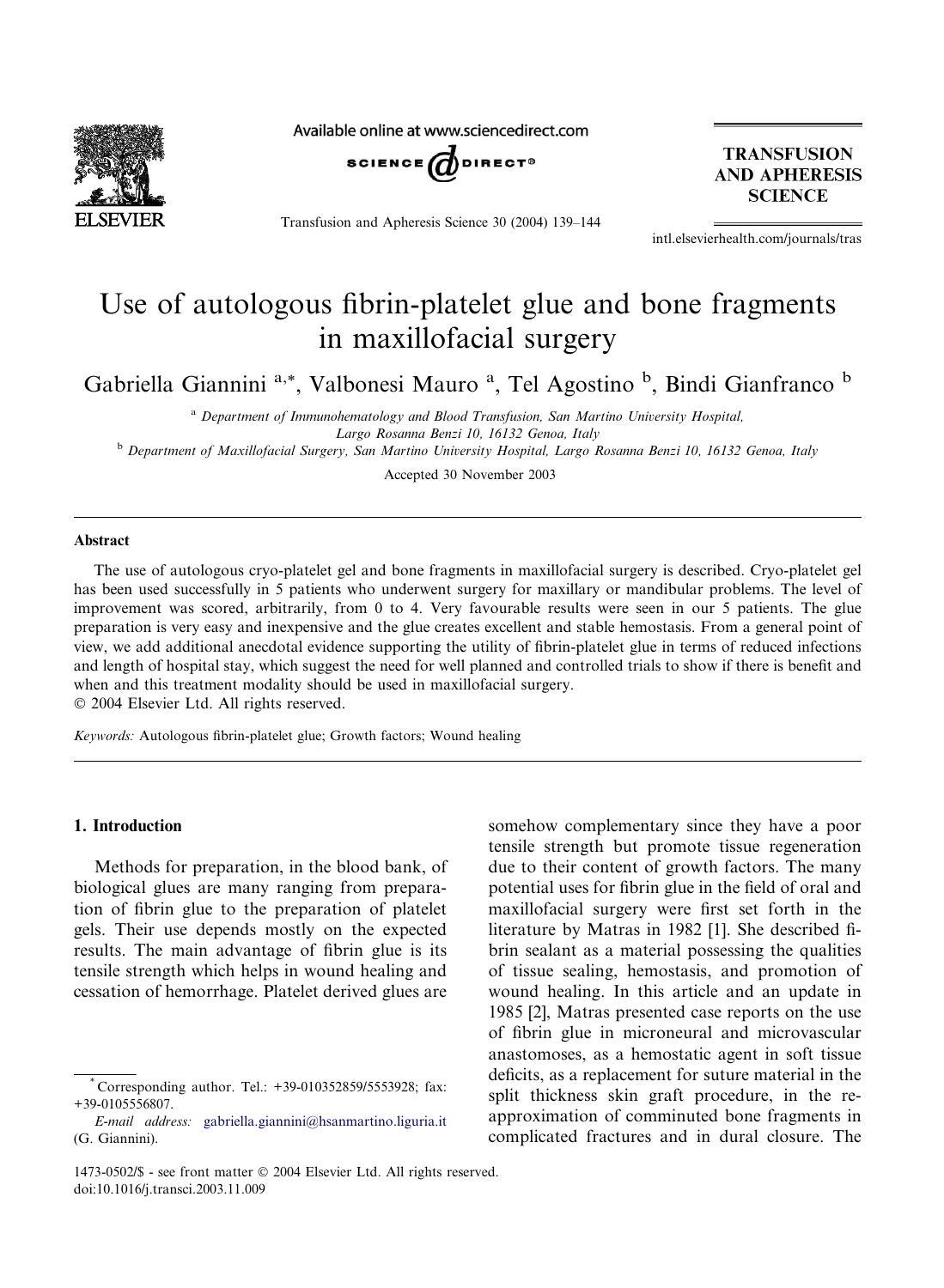fibrin sealant developed by Matras is currently marketed in Europe under the trade name of Tisseel (Immuno, Vienna, Austria); it has recently gained FDA approval in the United States but this was delayed because of the earlier reported risk of viral transmission associated with its use. The risk of infectious disease transmission from commercially available fibrin glue systems has led to the development of numerous autologous techniques for preparing this useful material [3,4]. However, these autologous techniques generally require patient interaction with the blood bank at least 3 days before the planned surgery and advanced coordination by the surgeon. Clerical error by the blood bank still places the patients at risk for a potential transfusion reaction or infectious disease complication. Finally, the patient making the donation must meet the blood bank's criteria for weight, hemoglobin concentration, age and general health. The most recently published reports in the oral and maxillofacial surgery literature regarding the use of fibrin glue have been in the area of mandibular reconstruction where Tayapongsak et al. [5,6] have reported success in using the glue as an adhesive carrier for autogenous particulate cancellous bone and marrow in conjunction with both allogeneic cribs and alloplastic trays.

Our blood bank is involved in both the production of cryo-platelet gels and their application during surgery. Results were compared with those of a historical group in terms of infection rate, length of hospital stay (LHOS) and clinical effect.

# 2. Materials and methods

Our blood bank is involved in a program for collecting platelet and plasma immediately preoperatively for the purpose of producing cryoplatelet glue to be used intraoperatively. Briefly, autologous platelets anticoagulated with ACD-A were collected according to the dry-platelet collection technique employing an Excel apparatus (Dideco Spa Mirandola, Italia), as previously described [7]. From 3.6 to  $5 \times 10^{11}$  platelets were collected in 20–25 ml of plasma, along with 450– 500 ml of autologous plasma which was subsequently used to obtain 40–50 ml of cryoprecipitate. After collection the plasma unit was immediately frozen at  $-80$  °C in a mechanic refrigerator, and the frozen plasma was then put at  $4^{\circ}$ C for 18–24 h for spontaneous thawing. Cryodepleted plasma was removed and the residual cryoprecipitate dissolved in 40–50 ml of plasma and frozen for subsequent use. The apheresis platelet concentrate was frozen at  $-80$  °C, without any further manipulation.

Immediately before the end of the surgery, 10 ml of platelet concentrate is mixed with 10ml of cryoprecipitate, 3 ml of Botropase (Ravizza Farmaceutici Spa Milano, Italia) and 3 ml of calcium gluconate in a sterile Petri plastic dish. The Petri dish content is evenly mixed to get a gel-like material in 2–4 min.

The cryo-platelet gel was used in maxillofacial surgery to cover osteotomy and interplantation of bone blocks from the iliac crest or from the skull. At each operation 5–6 fragments of cancellous bone were obtained and used immediately. Particular attention was paid to the presence of red bone marrow because of the theoretical presence of mesenchemal progenitor cells.

Between December 2002 and September 2003, 5 patients, after an appropriate informed consent, underwent surgery for maxillary or mandibular problems.

Our case-list includes 3 male and 2 female patients with a mean age of 46.6 years (range 30–65 years). The diagnosis was severe maxillary bone atrophy for 3 patients, maxillary skeletal deformity (progenia) for 1 patients and right hemimandibular pathological fracture for the last patient (Table 1).

| Table 1      |  |
|--------------|--|
| Patient data |  |

| Patient | Sex/age | Diagnosis                               |
|---------|---------|-----------------------------------------|
|         | F/65    | Severe maxillary bone atrophy           |
| 2.      | M/30    | Maxillary skeletal deformity (progenia) |
| ٩       | M/42    | Right hemimandibular pathological       |
|         |         | fracture                                |
|         | M/45    | Severe maxillary bone atrophy           |
|         | F/51    | Severe maxillary bone atrophy           |
|         |         |                                         |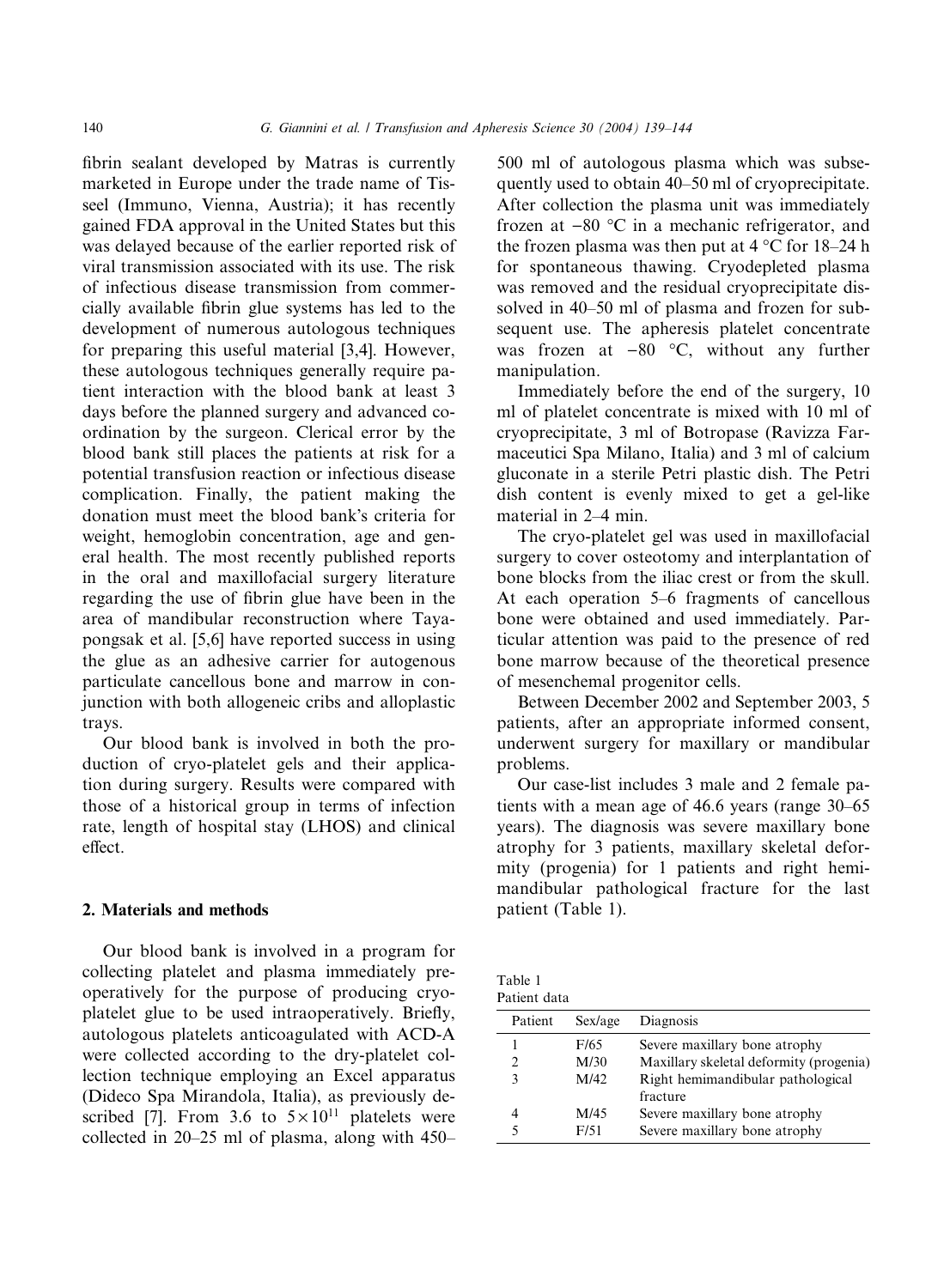# 3. Case reports and results

The results obtained after surgery for three out of our 5 patients are documented photographically (Fig. 1). Patients 4 and 5 are not documented since the results were the same as for case 1.

# Case 1

Diagnosis: severe maxillary bone atrophy. Intervention: maxillary bone autologous reconstruction with iliac crest block insertion after Le Fort osteotomy I and complete maxillary mobilization (Fig. 1A–D).

# Case 2

Diagnosis: maxillary skeletal deformity (progenia).

Intervention: upper maxillary advancement and mandibular setback (Fig. 2A–D).

### Case 3

Diagnosis: right hemimandibular pathological fracture.

Intervention: horizontal maxillary branch reconstruction with bone implants from skull (calvaria) (Fig. 3A–E).

Comparing the results in these 5 patients with the results observed in a group of 20 consecutive comparable patients undergoing surgery for the same indications a reduction in LHOS of 3 days was seen along with the absence of infection which, in contrast, were seen in patients in the control group. The level of improvement was scored, on an arbitrary bases, from 0 (no improvement) to 4 (complete healing) (Table 2).

# 4. Discussion

The process of wound healing is complex and involves a series of interactions between platelets and macrophages. In the first 2 days following



Fig. 1. (A) Le Fort upper maxillary osteotomy I with drawdown and interplantation of bone blocks from the iliac crest. (B) Wide cover of bone reconstruction through fibrin-platelet glue, before suture. (C) Automated tomography with overview projection: note the complete absence of the alveolar process of the maxilla. (D) Post-surgical automated tomography: whole maxillary volume bone reconstruction.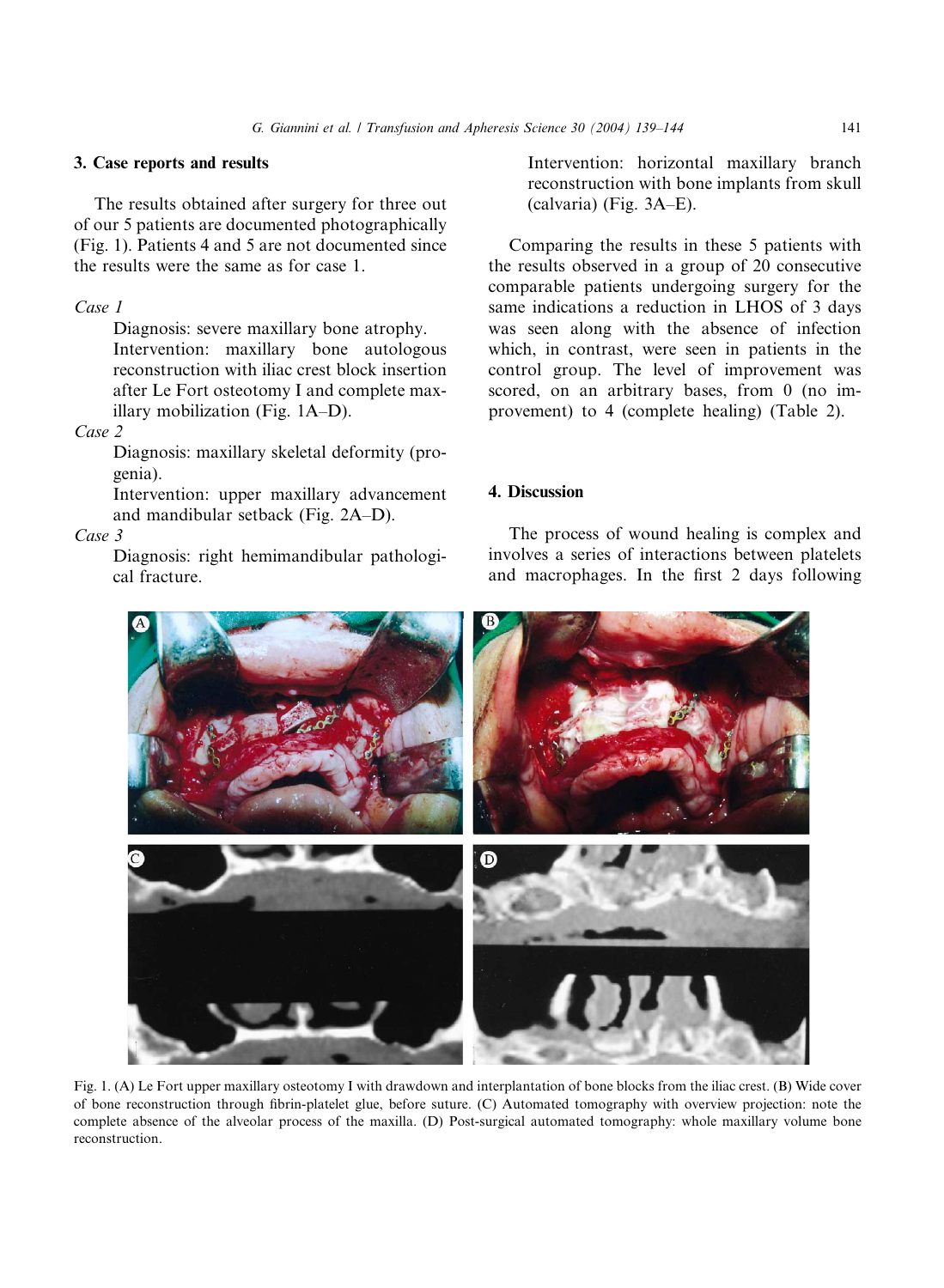

Fig. 2. (A) Upper maxillary osteotomy with putting forward. (B) Cover of osteotomy and method of fixation (plate in titanium) with a large quantity of fibrin-platelet glue. (C) Patient's profile before intervention. (D) Patient's profile after intervention.

injury, growth factors are produced and released by platelets. Thereafter, this function is taken over by macrophages. Within the  $\alpha$ -granules of the human platelet are multiple growth factors that are released when platelets are activated and degranulated. These include platelet derived growth factor (PDGF), transforming growth factor (TGFb), fibroblast growth factor (FGF), epidermal growth factor (EGF), platelet derived angiogenesis factor and b-thromboglobulin. PDGF seems to be the first growth factor present in the wound, and it initiates connective tissue healing, including bone regeneration and repair. The most important specific activities of PDGF include mitogenesis (an increase in the cell populations of healing cells),

angiogenesis (endothelial mitoses into functioning capillaries), and macrophage activation (debridement of the wound site and a second-phase source of grown factors for continued repair and bone regeneration). TGF, when released by platelet degranulation or actively by macrophages, acts as a paracrine growth factor (i.e., growth factors secreted by one cell exerting their effect on an adjacent second cell), affecting mainly fibroblasts, marrow stem cells and the preosteoblasts. However, each of these target cells has the ability to synthesize and secrete its own TGF proteins to act on adjacent cells in a paracrine fashion or act on itself as an autocrine growth factor. TGF therefore represents a mechanism for sustaining a long-term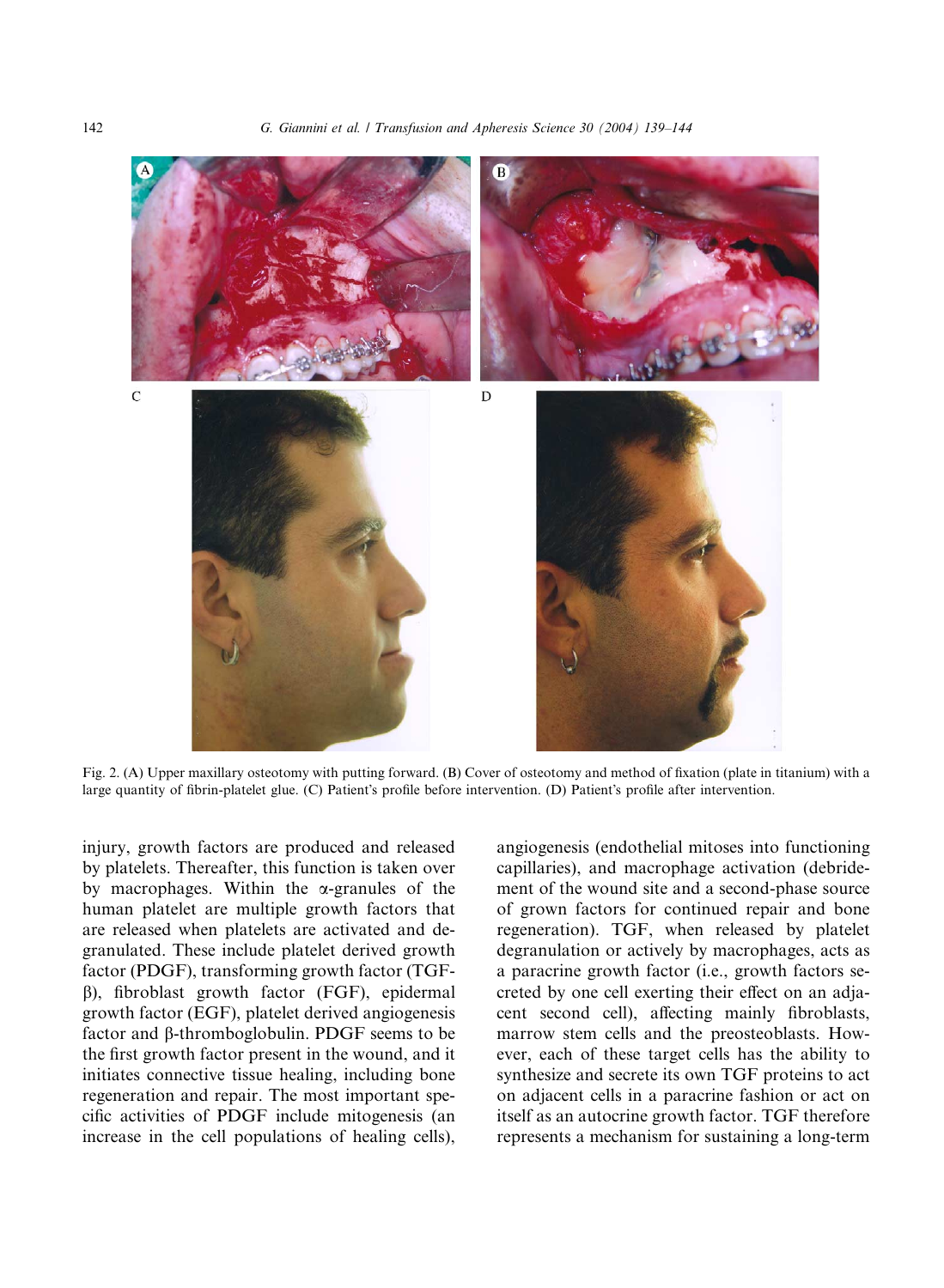

Fig. 3. (A) Orthopantogram showing right hemimandibular pathological fracture. (B) Orthopantogram after bone implant reconstruction (calvaria). (C) Spongy-cortical spear from cranial theca (parietal bone). (D) Mandibular reconstruction with bone implants. (E) Cover and fibrin-platelet glue insertion into bone gaps.

Table 2 Results obtained in the 5 patients (LHOS: length of hospital stay)

| Pt | LHOS days | Infection Yes/No | Use of antibiotics Yes/No | Result at 30 days                 | Score $0/4$ |
|----|-----------|------------------|---------------------------|-----------------------------------|-------------|
|    |           | No               | Yes                       | Excellent healing of soft tissues | 4           |
|    |           | No               | Yes                       | Excellent healing of soft tissues |             |
|    |           | No               | Yes                       | Excellent healing of soft tissues |             |
|    |           | No               | Yes                       | Excellent healing of soft tissues |             |
|    |           | No               | Yes                       | Excellent healing of soft tissues |             |